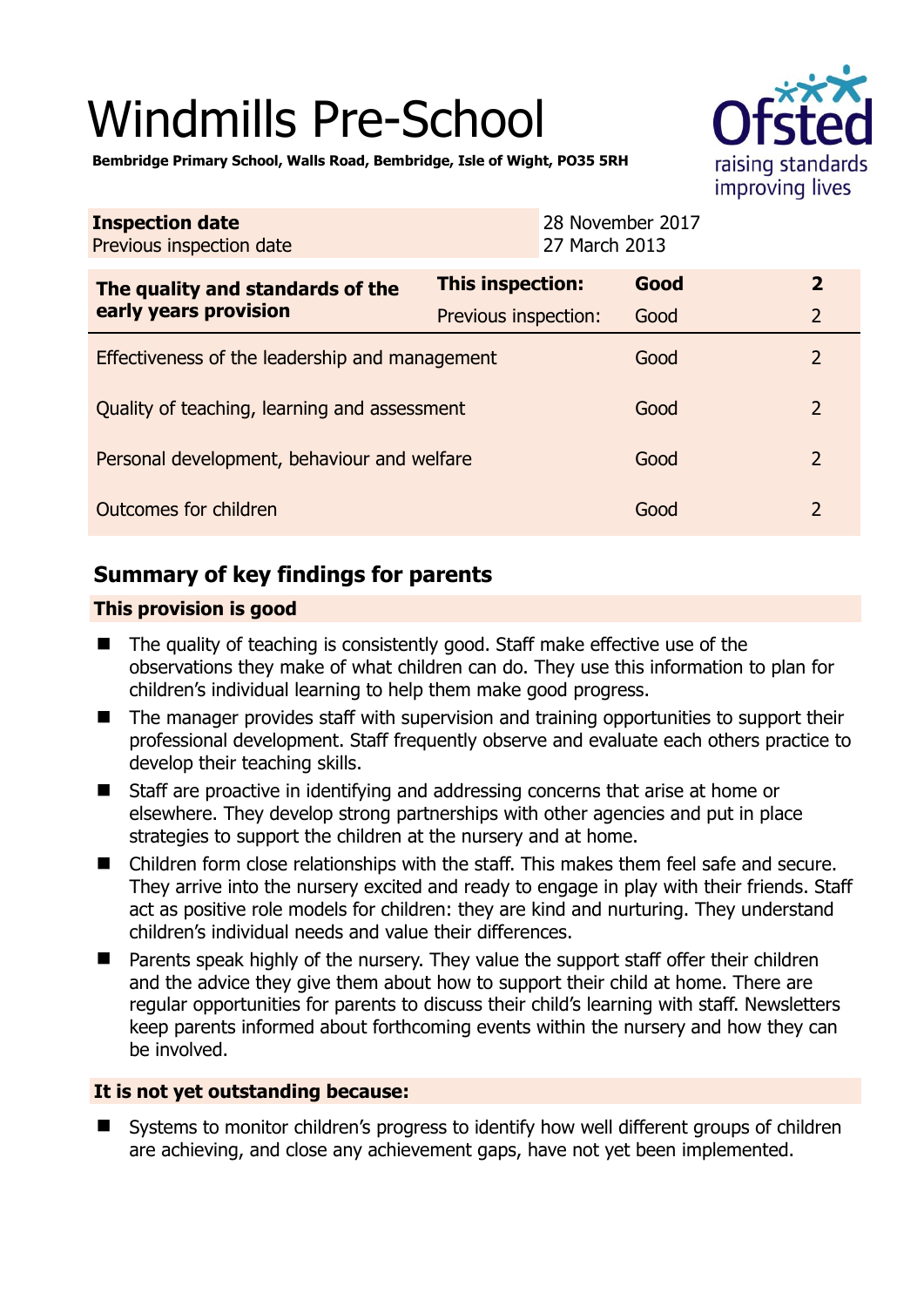# **What the setting needs to do to improve further**

#### **To further improve the quality of the early years provision the provider should:**

■ develop systems for monitoring children's progress to identify how well different groups of children are achieving and close any achievement gaps.

#### **Inspection activities**

- The inspector observed the quality of teaching and the impact this has on children's learning.
- The inspector spoke to staff about how they plan for children's learning and how they keep children safe.
- The inspector conducted a joint observation with the manager to assess how well they monitor the quality of teaching.
- The inspector held a meeting with the manager and a member of the committee.
- The inspector looked at a range of documentation, including records of the progress children have made, evidence of suitability of staff working with children, accident and incident records.
- The inspector took into account the views of parents who were present during the inspection.

#### **Inspector**

Teresa Newman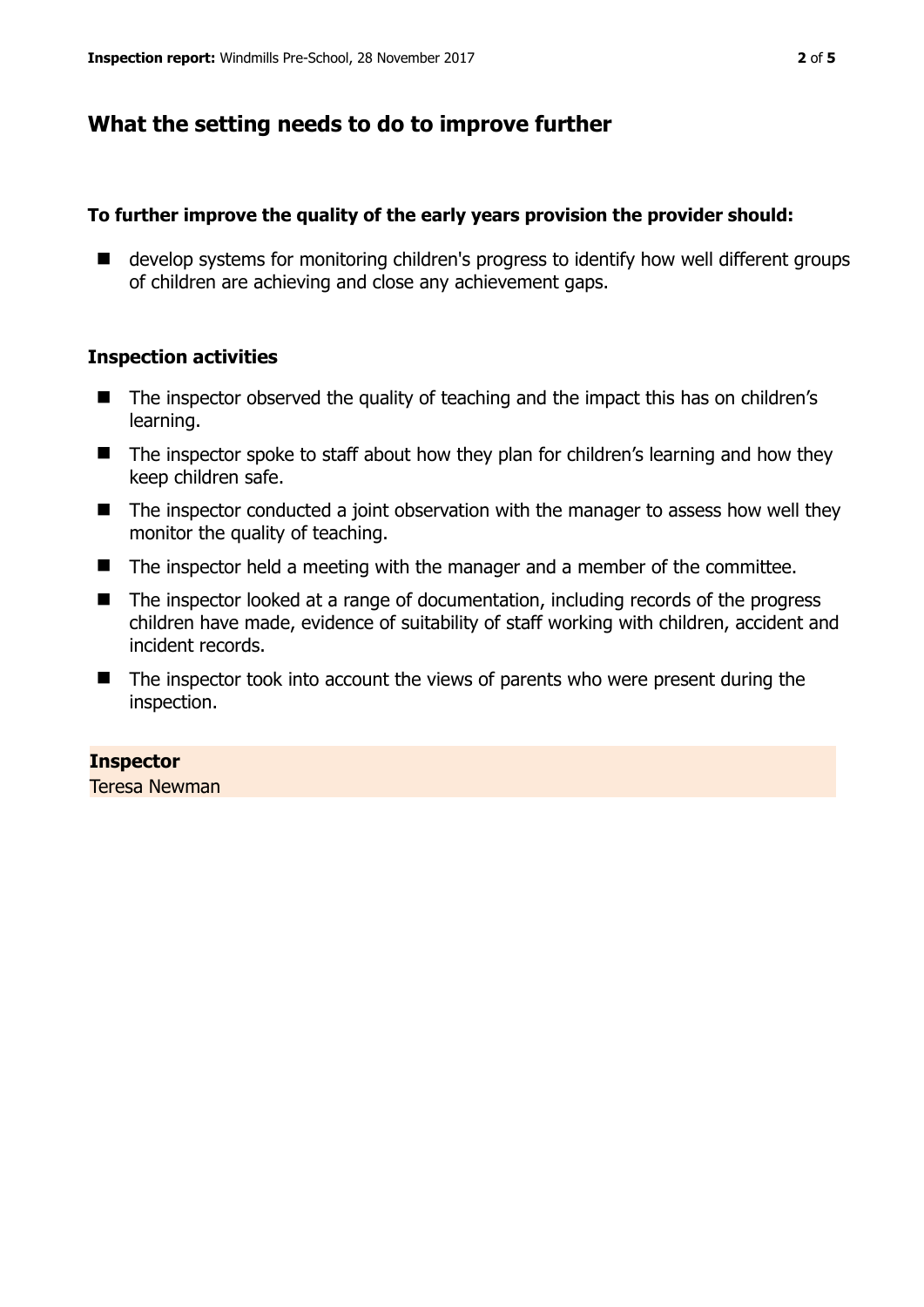## **Inspection findings**

#### **Effectiveness of the leadership and management is good**

Arrangements for safeguarding are effective. Leaders and managers have a good understanding of how to keep children safe. They understand how events outside the nursery can impact children's welfare. The manager is dedicated to providing support to children and their wider families and makes good use of local authority resources to support this. Managers have made particularly good use of additional funding to improve outcomes for disadvantaged children. As a result, children in receipt of this funding are making good progress in their communication and language development. Staff have recently accessed training to support children's language development. The impact of this can be seen in the range of children's vocabulary. For example, children talk about the importance of eating properly and use words such as 'oesophagus' to describe how the food travels to their tummy.

#### **Quality of teaching, learning and assessment is good**

Staff plan interesting activities that capture children's imagination and curiosity. They promote early mathematical skills well through daily activities, such as counting the bowls and cups at snack time and recognising shapes and numbers in the local environment. Children enjoy a range of opportunities to engage with the local community. They learn about people who are different from themselves for example, by visiting elderly people to sing songs and read poems. Staff are skilful in asking questions that support children's thinking and develop their inquisitive nature. For example, staff ask children to predict why the puddle in the garden has changed colour. Leaders have not yet developed systems to assess the progress made by different groups of children and address any gaps in achievement.

### **Personal development, behaviour and welfare are good**

Children behave exceptionally well. They are caring and considerate towards each other and understand how to take turns. For example, they happily share resources when playing with funnels and scoops in the water. Children are confident. They approach staff with ease to ask for support and seek them out to provide comfort when they are tired or upset. They are learning about the importance of keeping healthy. Children remind others to wash their hands before eating to prevent germs from getting into their tummy. Staff offer children regular praise for their efforts, this helps children to develop positive selfesteem.

#### **Outcomes for children are good**

Children enjoy everyday tasks and relish the opportunities to clean their cars outside, for example. They are absorbed in play as they pump the water from a bucket into the car wash. They enjoy using pretend medical equipment as they bandage a member of staff's leg and check the heartbeat of their baby doll. Children use their senses as they mix dried pasta, oats, cornflour, food colouring and flavouring to make an imaginary Christmas pudding. They delight in exploring these new textures and discuss what they can see, feel and smell. Children are well prepared for their next stage in learning.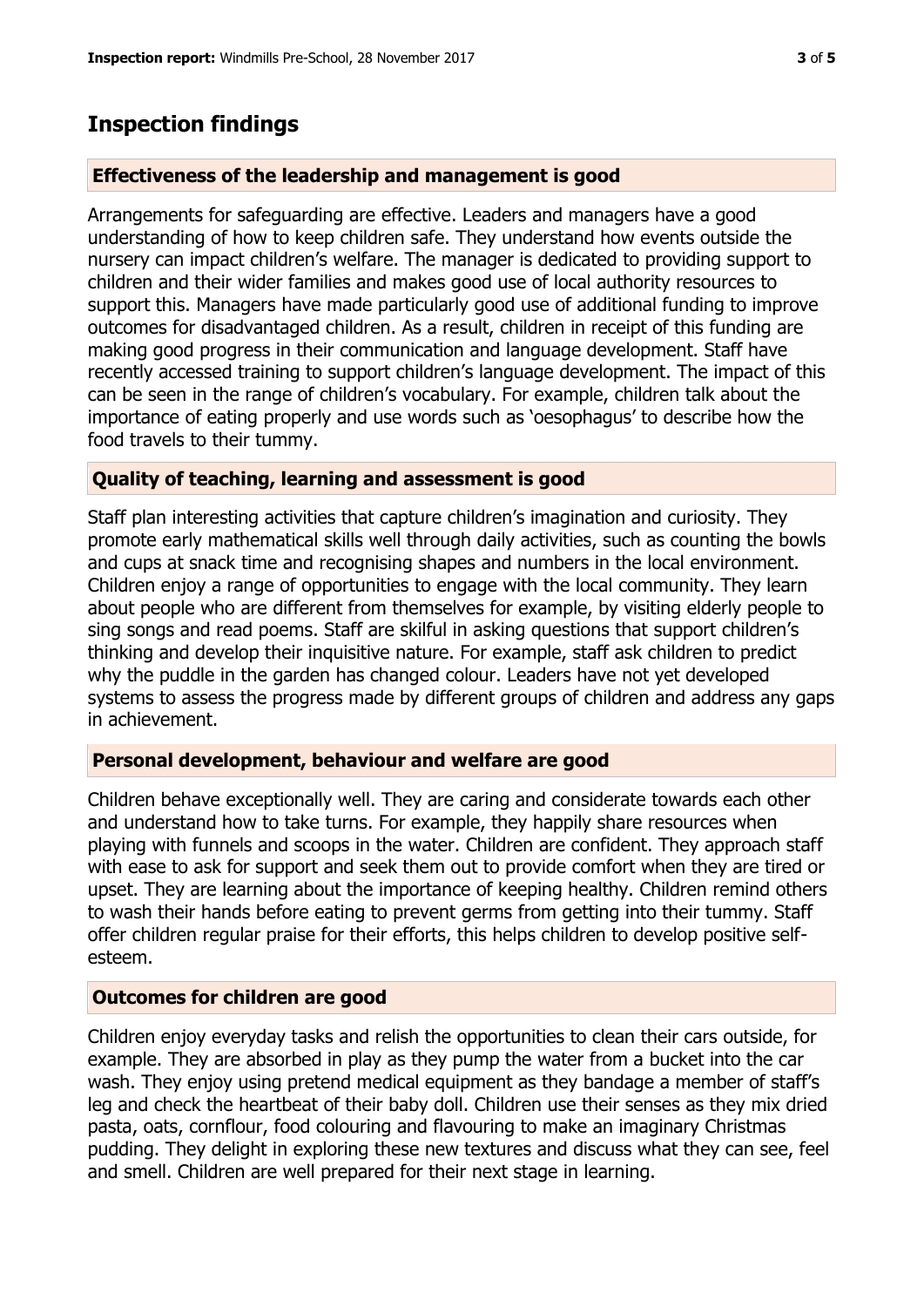# **Setting details**

| Unique reference number                             | EY447958                                                                             |  |
|-----------------------------------------------------|--------------------------------------------------------------------------------------|--|
| <b>Local authority</b>                              | Isle of Wight                                                                        |  |
| <b>Inspection number</b>                            | 1113656                                                                              |  |
| <b>Type of provision</b>                            | Full-time provision                                                                  |  |
| Day care type                                       | Childcare - Non-Domestic                                                             |  |
| <b>Registers</b>                                    | Early Years Register, Compulsory Childcare<br>Register, Voluntary Childcare Register |  |
| Age range of children                               | $2 - 4$                                                                              |  |
| <b>Total number of places</b>                       | 28                                                                                   |  |
| Number of children on roll                          | 17                                                                                   |  |
| Name of registered person                           | <b>Windmills Preschool Limited</b>                                                   |  |
| <b>Registered person unique</b><br>reference number | RP523309                                                                             |  |
| Date of previous inspection                         | 27 March 2013                                                                        |  |
| <b>Telephone number</b>                             | 01983873575                                                                          |  |

Windmills Pre-School is managed by a limited company with charitable status. The preschool re-registered to its new site in 2012. It operates from a purpose built mobile unit within the grounds of Bembridge Church of England Primary School, in Bembridge, on the Isle of Wight. The pre-school is registered on the Early Years Register and the voluntary and compulsory parts of the Childcare Register. The pre-school receives funding for children aged two, three and four years. There are currently 17 children on roll. There are six members of staff who work with the children, five of whom hold a relevant early years qualification.

This inspection was carried out by Ofsted under sections 49 and 50 of the Childcare Act 2006 on the quality and standards of provision that is registered on the Early Years Register. The registered person must ensure that this provision complies with the statutory framework for children's learning, development and care, known as the early years foundation stage.

Any complaints about the inspection or the report should be made following the procedures set out in the guidance 'Complaints procedure: raising concerns and making complaints about Ofsted', which is available from Ofsted's website: www.gov.uk/government/organisations/ofsted. If you would like Ofsted to send you a copy of the guidance, please telephone 0300 123 4234, or email enquiries@ofsted.gov.uk.